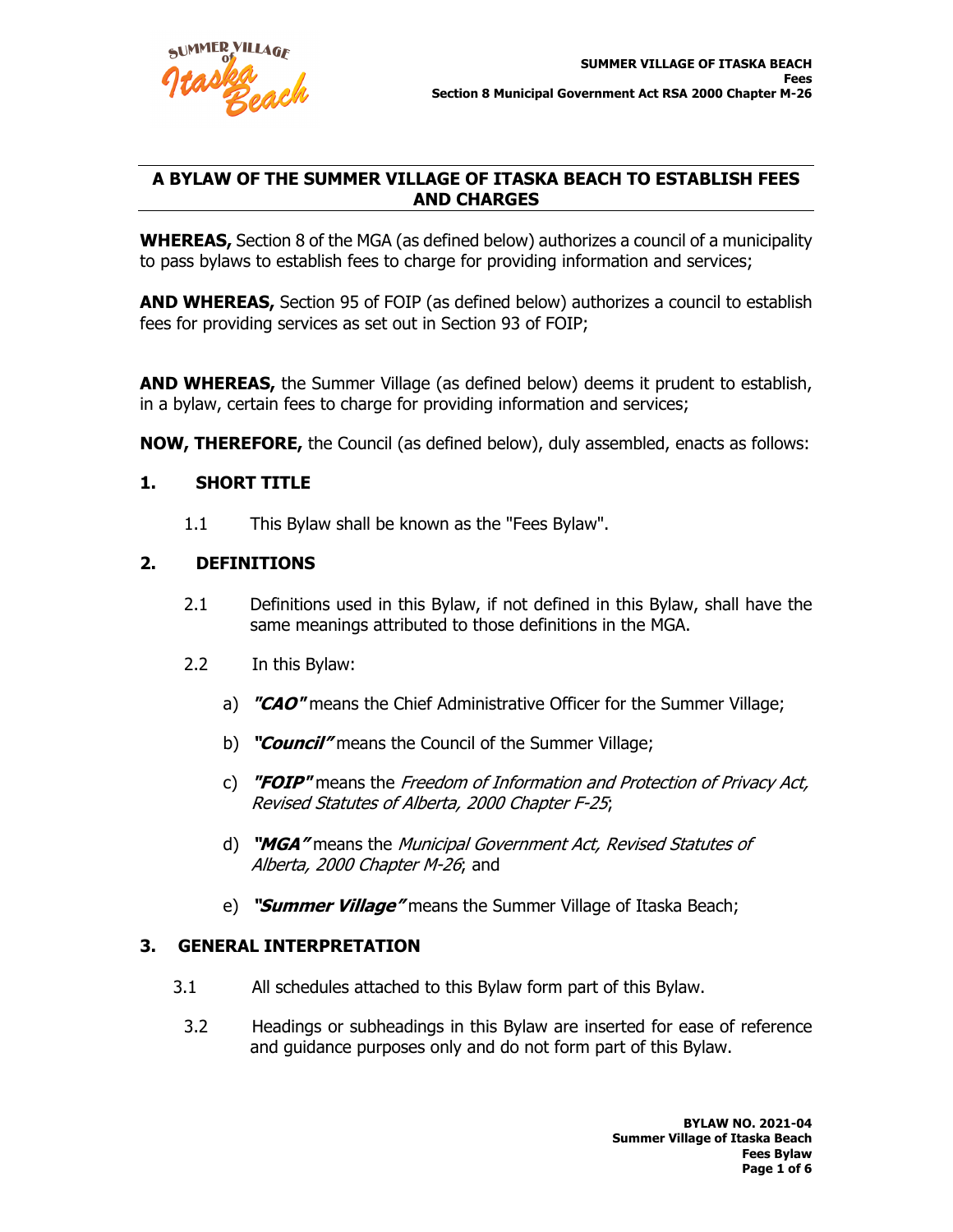

- 3.3 Words in the singular include the plural and words in the plural include the singular.
- 3.4 Where this Bylaw cites or refers to any act, regulation, code or other bylaw, the citation or reference to the act, regulation, code or other bylaw includes any amendments thereto before or after the commencement of this Bylaw, and includes reference to any act, regulation, code or other bylaw that may be substituted in its place.
- 3.5 Each provision of this Bylaw is independent of, and severable from, all other provisions and if any provision is declared invalid or unenforceable for any reason by a court of competent jurisdiction, all other provisions of this Bylaw remain valid and enforceable.
- 3.6 Nothing in this Bylaw relieves a person from complying with any provision of any federal, provincial or municipal law or regulation or any requirement of any lawful permit, order or license.

# **4. ESTABLISHMENT OF FEES AND CHARGES**

- 4.1 The fees and charges set out in Schedule A to this Bylaw are hereby established as the fees and charges payable for goods and services provided by the Summer Village including, without limitation:
	- a) the fees and charges payable for information requests made under FOIP; and
	- b) the fees and charges payable for licenses, permits, approvals, authorizations or other similar documents issued by or on behalf of the Summer Village.
- 4.2 The Council may, from time to time, establish fees and charges payable for goods and services not listed in Schedule A to this Bylaw.
- 4.3 The CAO may, in his or her discretion, waive any fee or charge payable for goods or services provided by or on behalf of the Summer Village provided that, in the opinion of the CAO, such waiver is in the best interests of the Summer Village.
- 4.4 If a bylaw of the Summer Village establishes a fee or charge which conflicts with a fee or charge listed in Schedule A to this Bylaw, then the fee or charge listed in Schedule A to this Bylaw shall prevail.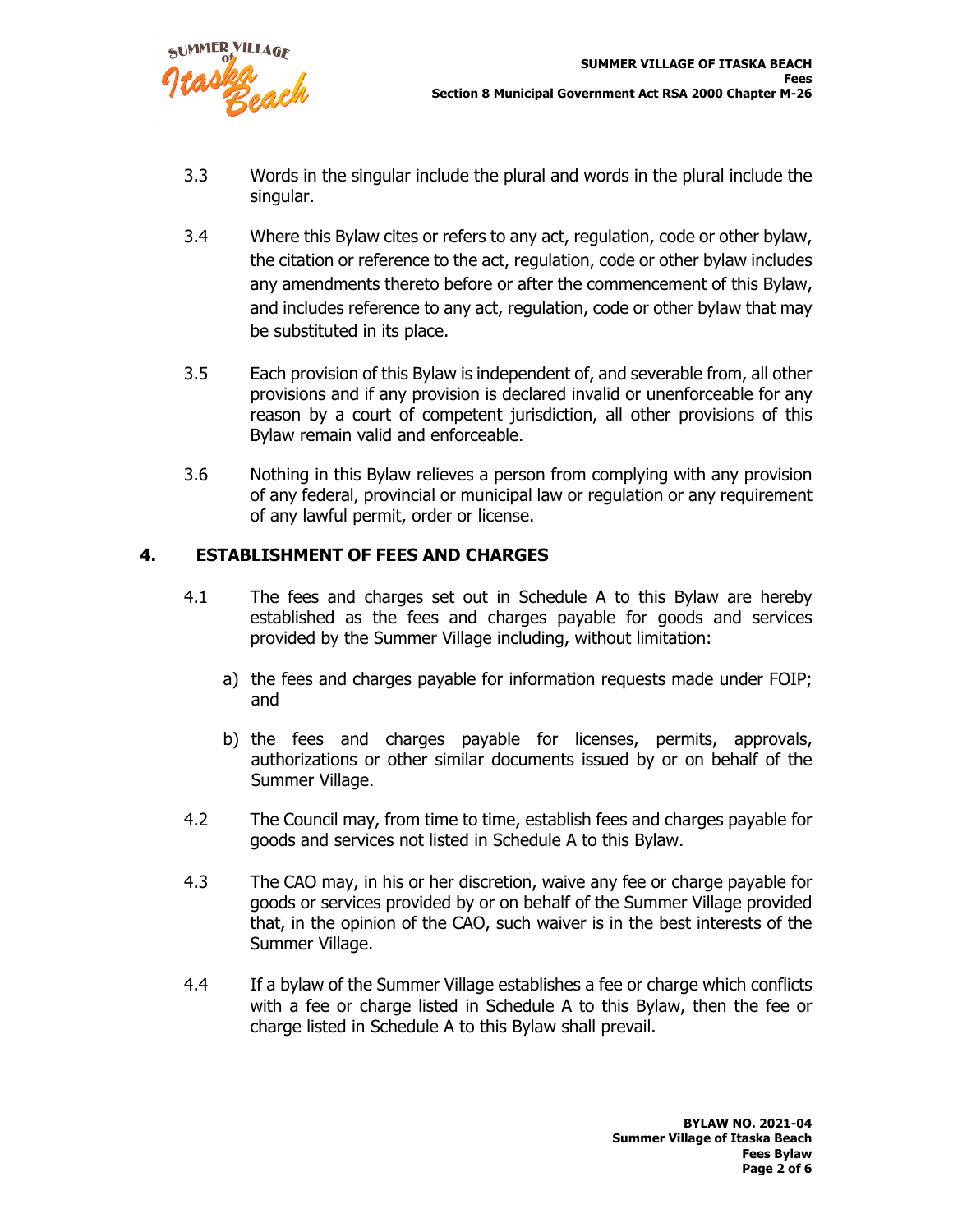

- 4.5 If a bylaw of the Summer Village establishes a fee or charge which is not listed in Schedule A to this Bylaw, then the fee or charge described in such bylaw shall continue to be applicable.
- 4.6 If a fee or charge listed in Schedule A to this Bylaw conflicts with a fee or charge payable to the Summer Village and established under any applicable federal or provincial law or enactment, then the fee or charge established under such federal or provincial law or enactment shall prevail.

### **5. REPEAL**

5.1 This Bylaw shall replace Bylaw No. 09-2020 (Fees and Charges), and Bylaw No. 09-2020 is hereby repealed.

## **6. COMING INTO FORCE**

6.1 This Bylaw shall come into full force and effect upon final passing.

**READ** a first time this 22<sup>nd</sup> day of September, 2021.

**READ** a second time this 22<sup>nd</sup> day of September, 2021.

**UNANIMOUS CONSENT** to proceed to third reading this 22<sup>nd</sup> day of September, 2021.

**READ** a third and final time this 22<sup>nd</sup> day of September, 2021.

\_\_\_\_\_\_\_\_\_\_\_\_\_\_\_\_\_\_\_\_\_\_\_\_\_\_\_\_\_ \_\_\_\_\_\_\_\_\_\_\_\_\_\_\_\_\_\_\_\_\_\_\_\_\_\_\_\_\_

David Alton, Mayor June Boyda, Chief Administrative Officer Summer Village of Itaska Beach Summer Village of Itaska Beach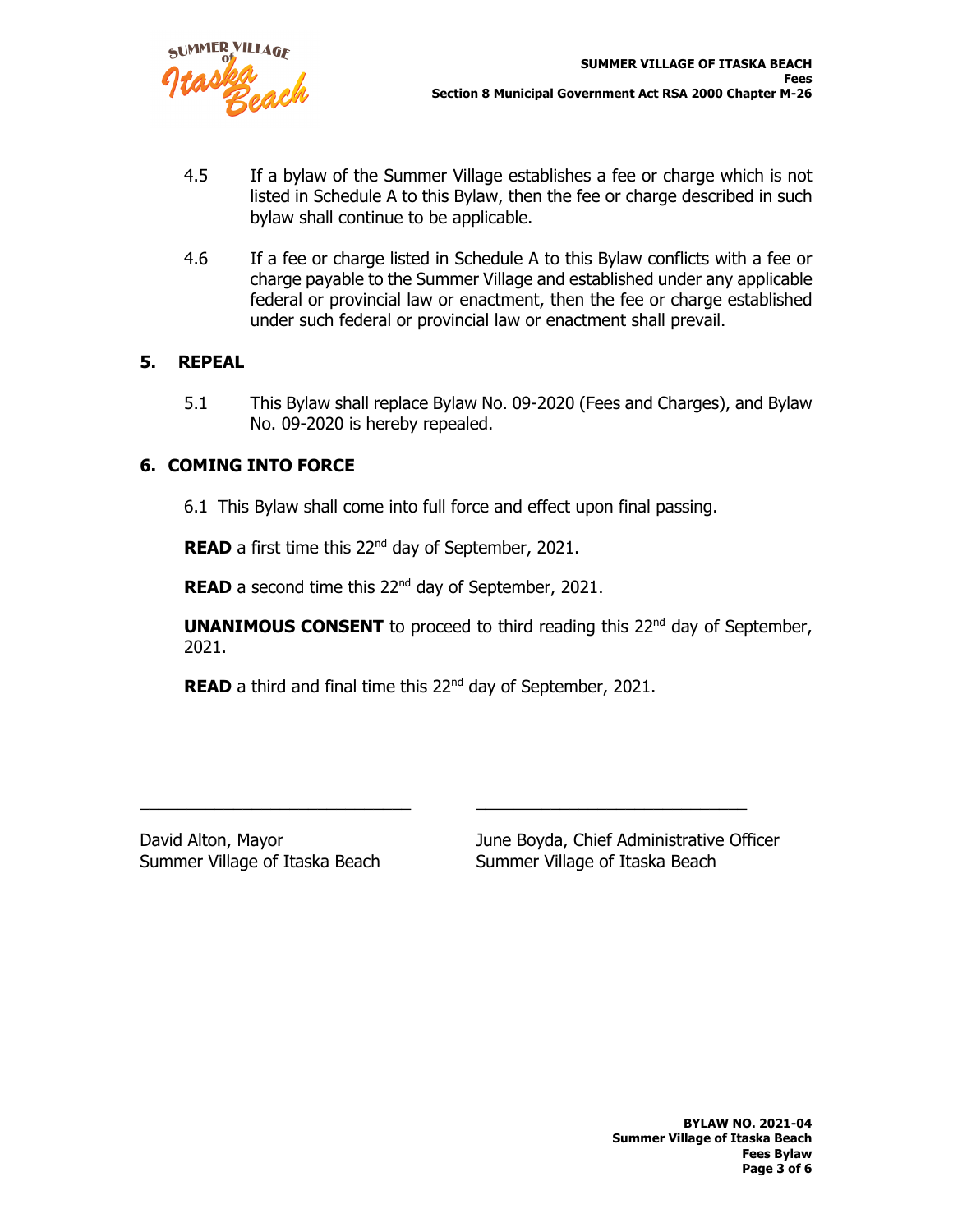

# **SUMMER VILLAGE OF ITASKA BEACH BYLAW 2021-04**

# **Schedule A**

| <b>Services</b>                                                                                                          | <b>Fees and Charges</b> |
|--------------------------------------------------------------------------------------------------------------------------|-------------------------|
| Development                                                                                                              |                         |
| Development Permit application fee: all types except demolition                                                          |                         |
| and recreational vehicles                                                                                                |                         |
| \$250 for the first \$25,000                                                                                             |                         |
| \$4.00 per thousand in excess of \$25,000 of the cost of                                                                 |                         |
| development as estimated by the Development Officer                                                                      |                         |
| With a minimum fee of \$250                                                                                              |                         |
| Examples:                                                                                                                |                         |
| $0-25,000$<br>\$250.00<br>\$250.00<br>$\equiv$                                                                           |                         |
| 30,000<br>\$250<br>\$270.00<br>$$20 =$<br>$\ddot{}$                                                                      |                         |
| \$350.00<br>50,000<br>\$250.00<br>$$100 =$<br>$+$                                                                        |                         |
| \$550.00<br>100,000<br>\$250.00<br>$$300 =$<br>$+$                                                                       |                         |
| 500,000<br>\$250.00<br>\$2,150.00<br>$$1900 =$<br>$\ddot{}$                                                              |                         |
| Development Permit - Recreational Vehicles                                                                               | \$75.00                 |
| Development Permit - Demolition (if not done directly in                                                                 | \$75.00                 |
| conjunction with property redevelopment):                                                                                |                         |
| Development Application Surcharge for applicants who:                                                                    | 50% of the              |
| Submit more than 2 plan revisions to a pending development                                                               | application fee         |
| permit application, or                                                                                                   |                         |
| Require a supplementary development permit post-approval                                                                 |                         |
| due to changes to their design, or                                                                                       |                         |
| Require a variance to their development permit application.                                                              | Double the current      |
| Development Permit Penalty: Development that occurs prior to<br>development permit issuance:                             | application fee         |
| Application to amend Land Use Bylaw                                                                                      | \$125.00                |
|                                                                                                                          | \$450.00                |
| Encroachment agreements onto Summer Village land:<br>* Note that there may be additional fees to cover costs required to |                         |
| accommodate an Encroachment, including but not limited to a road                                                         |                         |
| closure or subdivision application or reserve disposition, which shall                                                   |                         |
| be borne by the Property Owner responsible for the Encroachment                                                          |                         |
|                                                                                                                          |                         |
| <b>Compliance Certificate:</b>                                                                                           |                         |
| Rush (3 working days)                                                                                                    | \$200                   |
| Standard (10 working days)                                                                                               | \$100                   |
|                                                                                                                          |                         |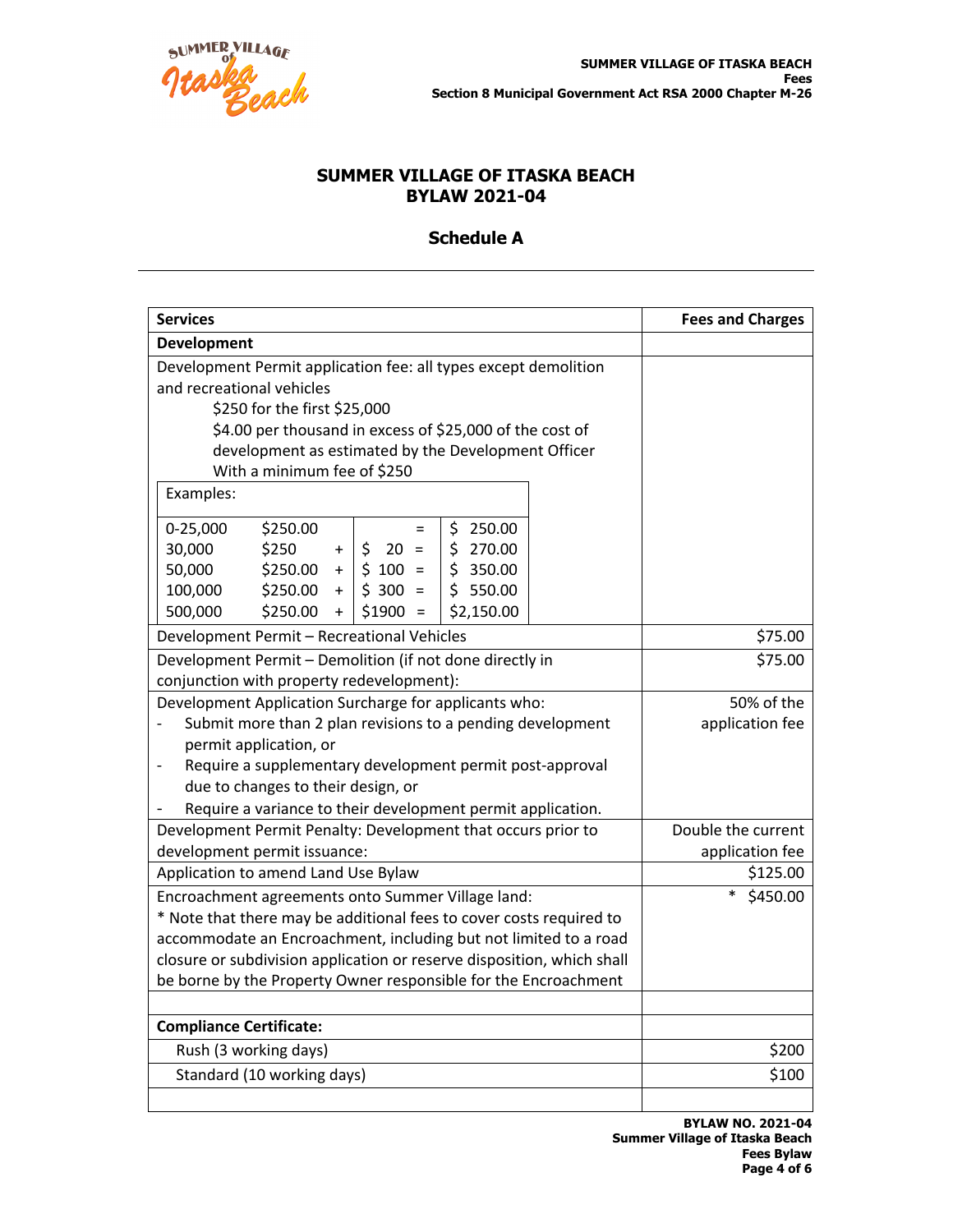

| <b>Appeal Fees</b>                                                     |                        |
|------------------------------------------------------------------------|------------------------|
| Development Appeal Fee (per appeal)                                    | \$300.00               |
| Subdivision Appeal Fee (per appeal)                                    | \$300.00               |
| Assessment Review Board Appeals (refundable if successful appeal)      | \$50.00                |
|                                                                        |                        |
| <b>Administrative Fees</b>                                             |                        |
| Photocopying (per single sided page)                                   | \$0.25                 |
| Photocopying (per double sided page)                                   | \$0.50                 |
| Electronic copy (usb stick)                                            | \$25.00                |
| Electronic copy (email)                                                | No charge              |
| Extracting information from an electronic database                     | \$27.00/hour           |
| Tennis Court and Boat Launch Key                                       | \$40.00                |
|                                                                        |                        |
| <b>Financial</b>                                                       |                        |
| Returned Cheque / Insufficient Funds                                   | \$50.00                |
|                                                                        |                        |
| <b>Property Tax</b>                                                    |                        |
| <b>Tax Certificate</b>                                                 | \$30.00                |
|                                                                        |                        |
| <b>Assessment Information Requests</b>                                 |                        |
| Available on the Summer Village website                                | No charge              |
| Questions should be directed to the assessor                           |                        |
| MGA s.299 Request (per roll)                                           | \$25 per hour (\$25.00 |
|                                                                        | minimum), plus         |
|                                                                        | photocopying charges   |
| MGA s.300 Request (per roll)                                           | \$25 per hour (\$25.00 |
|                                                                        | minimum), plus         |
|                                                                        | photocopying charges   |
|                                                                        |                        |
| <b>FOIP Charges</b>                                                    |                        |
| Searching for, locating and retrieving a record                        | \$6.75 per 1/4 hour    |
| Producing a record from an electronic record:                          |                        |
| Computer processing and related charges                                | Actual cost to public  |
|                                                                        | body                   |
| Producing a paper copy of a record:                                    |                        |
| Photocopy or computer printout (black and white up to 8 1/2" x<br>14") | \$0.25 per page        |
| Photocopy or computer printout (other formats)                         | \$0.50 per page        |